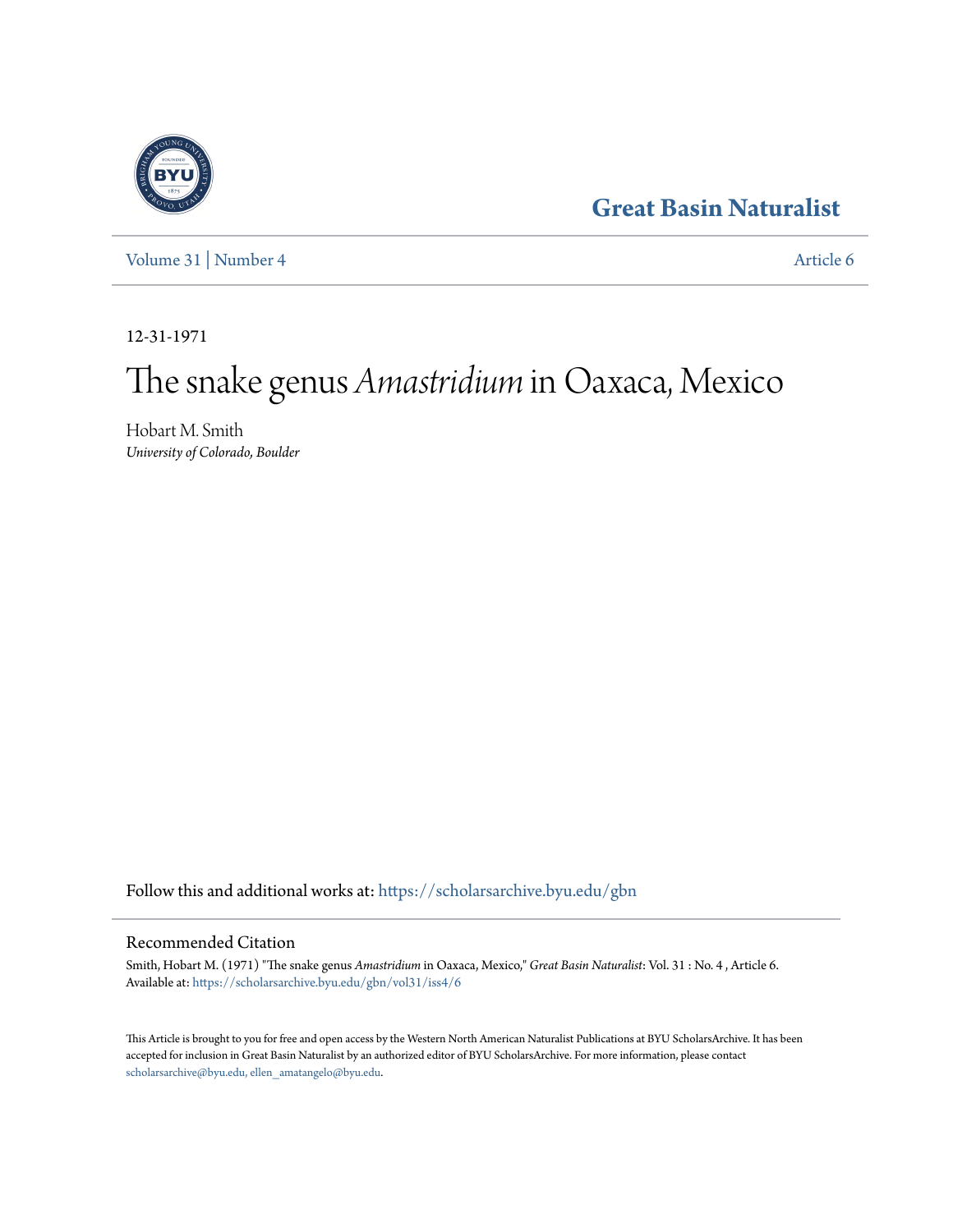### THE SNAKE GENUS AMASTRIDIUM IN OAXACA, MEXICO

#### Hobart M. Smith<sup>1</sup>

In their excellent review of the snake genus Amastridium, Wilson and Meyer (1969) reported specimens from but four states of Mexico: Nuevo Leon, Tamaulipas, Veracruz, and Chiapas. A specimen (Univ. Colo. Museum 39895) taken by Thomas Mac-Dougall, 17 March 1969, at Las Muellas, Palomares, Juchitán, Oaxaca, bridges the gap between Atlantic-slope specimens northward from the Isthmus of Tehuantepec and the Pacific-slope individuals from southern Chiapas.

The specimen is <sup>a</sup> small female, <sup>225</sup> mm total length, <sup>56</sup> mm tail length, with loreals 1-1, supralabials 7-7, infralabials 9-9, maxillary teeth  $15 + 2$  (enlarged rear teeth not grooved), postoculars 2-2, temporals 1-2, ventrals 162, caudals 80, anal divided, no scale pits except on nape. The color is almost uniformly dark above and below, with a large pinkish spot on the nape extending forward into the parietal area on each side.

In all these respects the specimen is typical of the northern populations characterized by Wilson and Meyer. Their conclusion that the genus is monotypic, however, is open to question. Their evi dence that populations from Nicaragua to Panama are closely re lated to those occurring northward from Honduras, and that they do not differ in some respects  $(e.g.,\text{ growing of maximum})$ previously suggested, is completely convincing and irrefutable. There is likewise an apparent cline in the number of ventrals northward from Honduras. Nevertheless there is a hiatus of considerable magnitude in the number of ventrals between populations northward from Honduras, including the male reported by McCoy (1971:136) from Middlesex, British Honduras (males, 146-158; females, 144- 170) and those to the south (males, 119-129; females, 126-134). The data reveal a hiatus in character-states also between Honduras (males, 146; females, 144) and more northern localities (males, 150- 158; females, 152-170), but it is of lesser magnitude, involves fewer specimens, and is therefore likely an artifact of inadequate sampling and is unsupported by correlated distinctions. The Honduras-Nicaragua hiatus is correlated with another distinction (loreal pres ent to the north, absent to the south) and is supported by sufficient series to lend considerable confidence in the reality of the indicated differences. Moreover, a range of 32-35 in ventral counts in a single taxon with so few ventrals is exceptional. A geographic segregation in character-variation of systematic magnitude does exist in the data now available, yielding <sup>a</sup> 100 percent separation of the compared populations on the basis of two independent criteria. Taxonomic

<sup>&</sup>lt;sup>1</sup>Department of Biology, University of Colorado, Boulder, Colorado 80302.